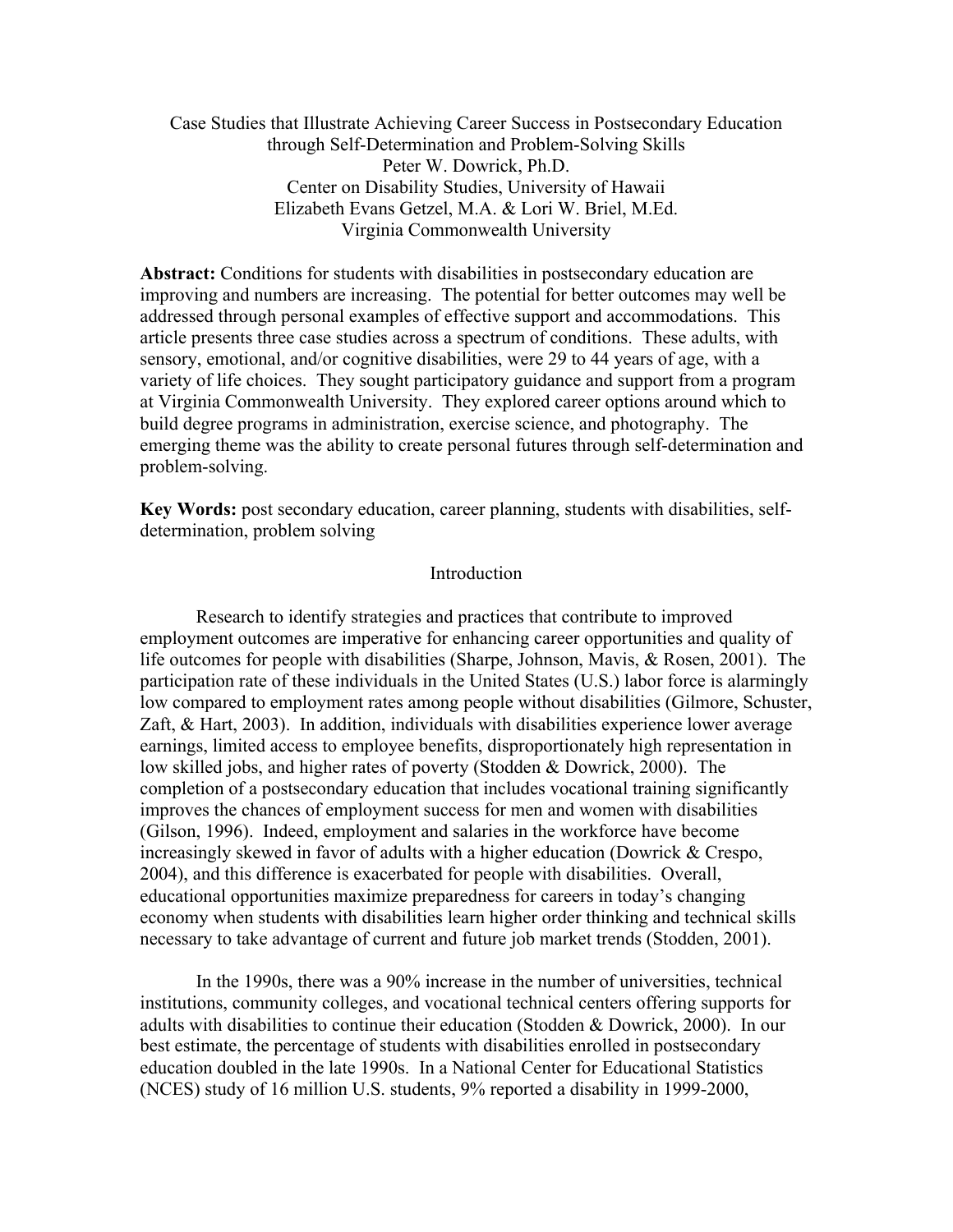although NCES (2002) cautioned this figure may not be comparable to previous years when a different set of questions was used. While increasing numbers of individuals with disabilities enroll in postsecondary education, many individuals experience difficulty continuing or completing their program of study (Heiman & Precel, 2003; N.O.D., 1998; Witte, Philips & Kakela, 1998). Factors contributing to low enrollment and high dropout rates for students with disabilities are not limited to the need for supports or services – they also include a host of systemic, socio-cultural, financial, and personal factors that impede academic progress (Stodden, 2001). While a considerable body of theoretical knowledge exists regarding the effectiveness of various services, supports, and programs in postsecondary education for persons with disabilities, much less information is available about the personal attributes that facilitate career growth and those that lead to successful futures (Dowrick & Skouge, 2001; Gartin, Rumrill, & Serebreni, 1996; Tindal, Heath, Hollenbeck, Almond, & Harniss, 1998).

In the last decade, there has been a substantial increase in the promotion of selfdetermination throughout the disability community. In their review of the link between education and employment, Stodden and Dowrick (2000) note "self-advocacy and selfdetermination—the abilities to express one's needs and to make informed decisions—are considered to be among the most important skills for students with disabilities to have before beginning their postsecondary educational experience" (p.21). The main elements of self-determination applicable in this context are typically described to include: Selfawareness (including self-assessment); Self-advocacy (recognizing and acting upon one's rights); Self-efficacy (a person's belief that he or she can perform an identified task); Decision-making (goal-setting and planning), and Independence (initiating tasks and adjusting goals) (Yuen & Shaughnessy, 2000).

Educators who facilitate self-determination for people with disabilities enable those individuals to play an active role in developing their own careers (Kilsby & Beyer, 2002). Similarly, goal-setting, problem-solving, and decision-making and other skills that lead to enhanced self-determination enable students to assume greater responsibility and control over their lives (Ward, 1996). Multiple studies indicate that students who obtain self-determination skills while attending school have a greater chance of achieving positive post-school outcomes than do students who have not acquired these skills (e.g., Wehmeyer & Palmer, 2003; Wehmeyer & Schwartz, 1998).

Today's growing body of knowledge suggests that providing opportunities for teaching and demonstrating decision-making and problem-solving skills greatly enhances a person's sense of self-determination. In the field of disabilities research, frameworks have been developed for teaching students self-determination. For example, Wehmeyer and Palmer (2003) describe students being taught to solve a series of problems to construct a causal sequence to move them from where they are to where they want to be. Research on academic success and problem-solving skills indicates that teaching problem-solving skills, such as the ability to devise strategies, techniques, and compensatory methods to adjust for a particular disability, greatly enhances students' ability to perform well in their present situations while building potential resolutions for encountering future obstacles (Columbus & Mithaug, 2003).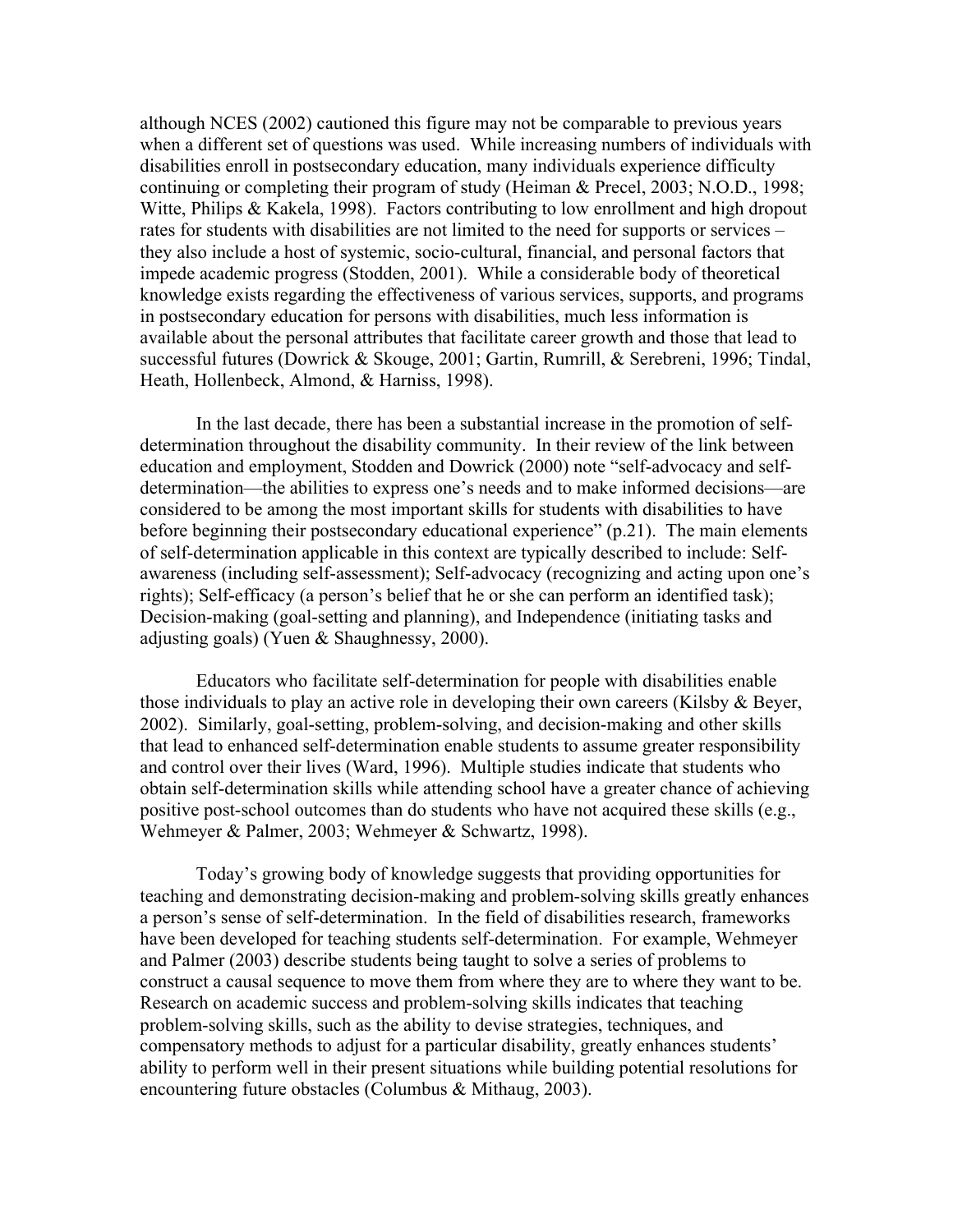## Case Studies on Disabilities in Postsecondary Education

Case studies may "put a human face on the postsecondary education issues" (Dowrick, 2000) and give full voice to consumer perspectives on topics such as postsecondary supports, scope and effectiveness of services, and employment outcomes. In particular, case illustrations offer details not available in surveys or aggregated data. The following three case studies emphasize how attributes such as self-determination and problem-solving may be fostered through postsecondary educational services. These traits may then promote career mobility and create foundations for future career success. The underlying themes of each case are presented and discussed, offering conclusions and recommendations for future teaching, policies, and research efforts.

The Career Connections Program at Virginia Commonwealth University (VCU) offers students with disabilities access to services and supports, provides internships, and maximizes university and community services (Briel & Getzel, 2001) to encourage positive career outcomes. Students are self-identified in their need for assistance and they direct the implementation of services provided. The VCU program offers job placement assistance, on-site strategies to facilitate learning, and coordination of community supports. The following three case examples illustrate the significant impact of VCU support services on access to career opportunities and life-long goals. These studies also demonstrate the strategies used in creating futures through problem-solving skills to attain career success and improved quality of life.

## Case Example #1

"Dawn," 36 years old, completed her undergraduate degree in history with a minor in political science. Dawn obtained services through the federally funded comprehensive VCU Career Connections Program for postsecondary students with disabilities. Dawn developed Stargardt's Disease at a young age and became legally blind. While attending VCU, she contacted the Career Connections Program for assistance in securing employment. Dawn had minimal financially compensated work experience, but she had gained 10 years of leadership background in a volunteer organization. Dawn was frustrated with her lack of opportunity for professional employment. She had applied for many positions, but thought employers, after they discovered her visual impairment, would not call her for a second interview, let alone hire her.

The VCU staff worked with Dawn to develop an Individualized Career Plan to help focus on areas she needed to strengthen. Two primary areas emerged. First, she needed to revise her resume to emphasize her skills and abilities gained through her volunteer experience. The second area was learning how community services (e.g. The Virginia Department for the Blind and Vision Impaired) could assist with the provision of computer technology at the work site and how to communicate this information during an interview. She also took the initiative to research the skills requested by employers and gained proficiency in a variety of computer programs.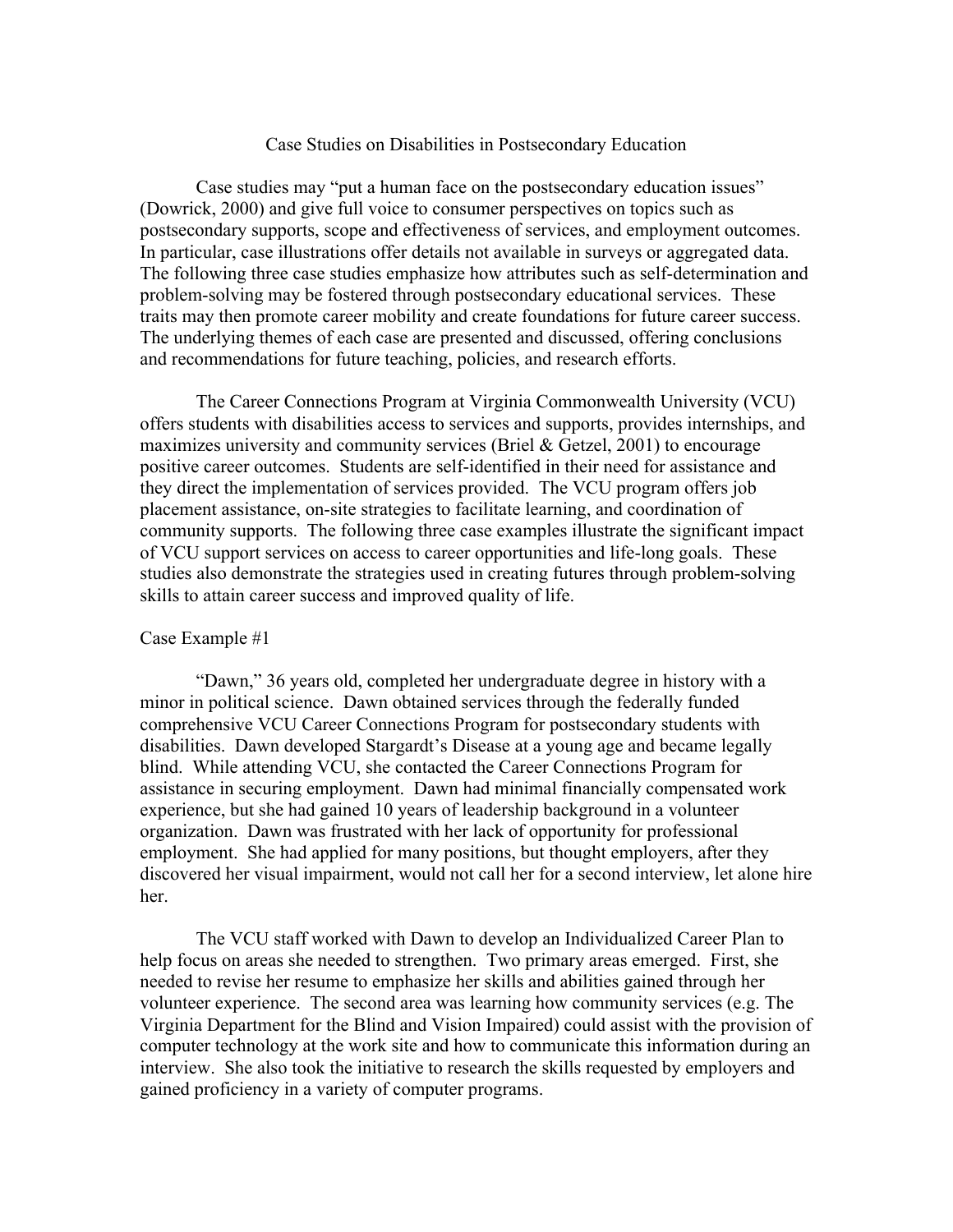With assistance from the VCU Career Connections staff, a job lead was identified through the university career center. The VCU Career Connections staff contacted the employer and arranged a short meeting to establish a supportive relationship, further identify job duties, clarify work processes, assess the work environment of the company, and determine if the position would be a good match for the student. Information gathered reflected an independent position in which the employee would have his or her own computer and would communicate with representatives in 22 states. It was learned that the employer, a VCU alumnus, had never worked with anyone with a visual impairment and had little understanding of how technology could be used to enhance production. After a brief explanation of magnification software and closed circuit television screens, the employer reviewed Dawn's resume and eagerly set up an interview.

As a result, Dawn secured a 30-hour per-week position as a research associate for a non-profit organization that served over 400 cities, counties, and towns in 22 states. Dawn worked for the organization for almost 2 years. She remained in contact with the VCU Career Connections Program keeping them informed on how she was performing in her position. While in this position, Dawn enrolled in a Master's degree program at VCU and reconnected again with the Career Connections staff.

While working and going to school, Dawn decided to pursue another position and leave her Master's degree program. After resigning her position and before leaving her degree program, Dawn expressed an interest in pursuing a position in events planning and sought to capitalize on her strengths, her personal communication skills, ability to coordinate details, and ability to organize multiple levels of information. She wanted to see if ultimately she would seek an advanced degree to help her in this field. Several informational interviews were arranged for Dawn to learn more about the events planning field. Dawn secured a position on a medical campus coordinating physicians' schedules and education rotations. She brought with her the closed circuit television screen she had used in her previous position, and she installed Zoom Text software on her computer. Less than a year later, Dawn secured another position at the corporate headquarters of a company that manufactured and distributed credit cards. She was hired as an administrative assistant and received a salary \$10,000 greater than in her previous job. Dawn worked in the distribution department, still using the closed circuit television screen originally purchased by the Department for the Blind and Vision Impaired. She then considered supplementing her education with a post-baccalaureate certificate in business management.

Dawn's example of career success illustrates the self-advocacy skills that are essential to the development of self-determination—for example, the ability to express her needs, to make informed decisions, and to advocate for those decisions (Yuen & Shaughnessy, 2000). Dawn also demonstrated the ability to "reframe" her disability experience through the understanding of her strengths and limitations, and her belief in herself as being able to overcome the challenges by moving from a reactive to proactive stance (Shessel & Reiff, 1999). The promotion of self-determination was further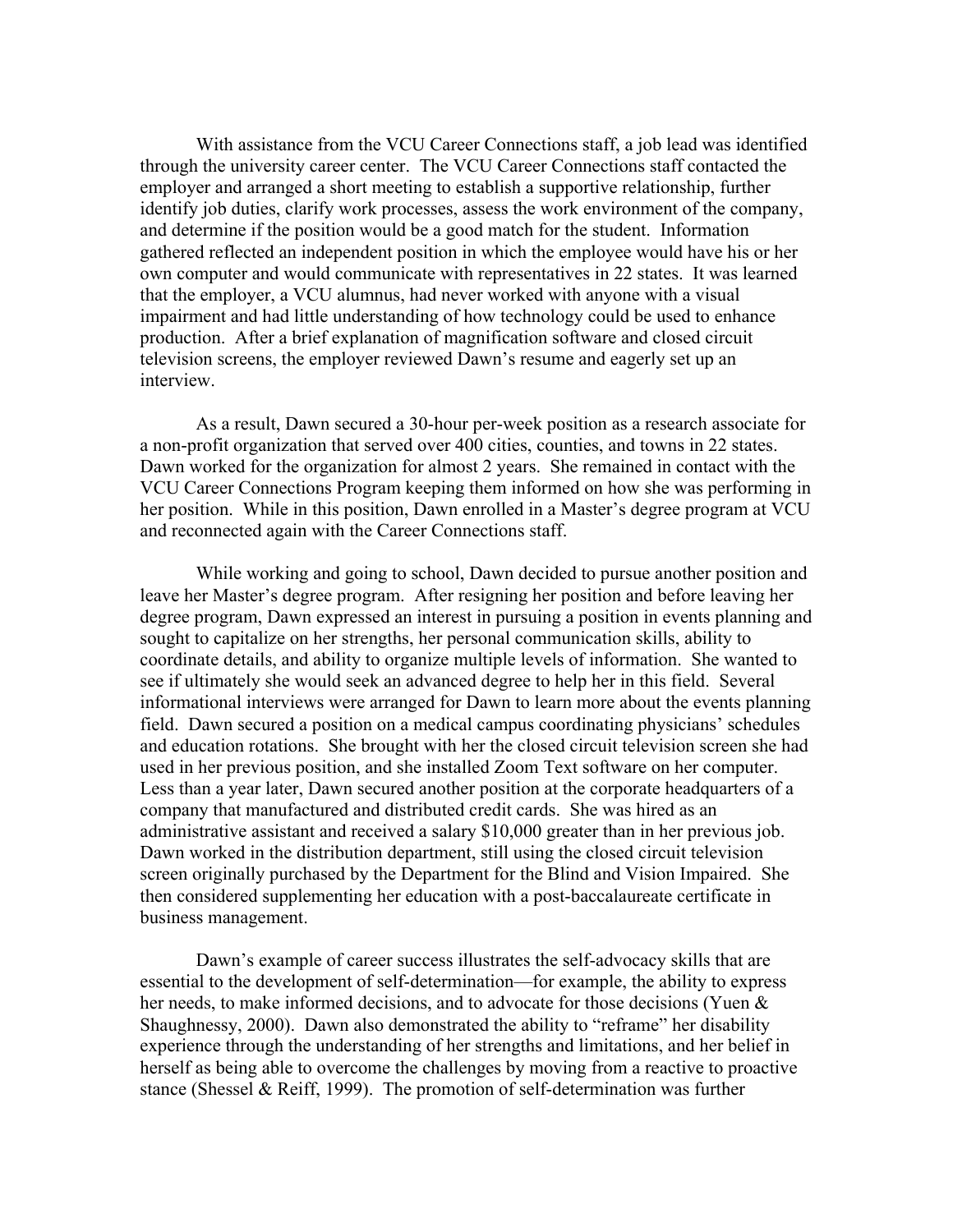nurtured through Dawn's encounters with the VCU Career Connections staff, which modeled effective education and advocacy skills with employers and consistently provided Dawn with opportunities to choose her goals according to her own interests. The VCU staff worked to maximize her strengths and problem solving. By providing connections to appropriate supports and opportunities for potential jobs relevant to Dawn's own interests, the staff worked to foster Dawn's persistence in pursuit of future success. The Career Connections program was able to identify locations for informational interviews using the VCU alumni office, the university career center, and other business contacts established through the program. This assisted Dawn to network with individuals in the field and offered an opportunity to discuss her strengths in a more comfortable setting than a formal job interview. Dawn often expressed that the VCU Career Connections program provided her an upper hand in the job market by educating employers about individuals with disabilities. The program staff members had the expertise about accommodating individuals with disabilities in the workplace and to work with these students on developing skills to manage their careers.

#### Case Example #2

"Bill," 29 years of age, had been diagnosed with anxiety and depression while in high school. In college, he majored in community wellness and exercise science. Bill contacted the VCU Career Connections Program after reading an article published in the local newspaper. He had experienced difficulties getting an internship site for his senior year and had chosen not to receive support through the college's services for students with disabilities.

Bill participated with the Career Connections staff to develop an Individualized Career Plan that focused first on securing an internship site. His work preferences were based on his recognized abilities and he was provided with direct assistance to secure a suitably appropriate internship. When the employer asked about learner accommodations, Bill was taught to indicate how important it was for him to repeatedly practice a new skill and to proceed at a moderate pace. He communicated how he could become easily stressed and that he dealt with stress through physical reactions. Previously, Bill had held a position as a grocery bagger for 2 years before being fired for a public outburst. Bill was not aware of stress management techniques and was unsure of what strategies to apply when under stress.

The VCU staff supported Bill and provided him with appropriate coaching to secure an internship at a local athletic club. On the second day of work, Bill asked the fitness director if he could go home, as he was not "feeling well." On the third day, the VCU Career Connections staff came on-site to assist Bill in structuring his time at work. They identified specific duties that could be completed throughout the day, such as helping at the front desk or cleaning the equipment. It soon became apparent to the Career Connections staff that when Bill had any idle time, he became agitated and wanted to leave the work place. To alleviate this problem, the staff modeled certain strategies for Bill including greeting customers, talking to co-workers, and taking a break in the staff office.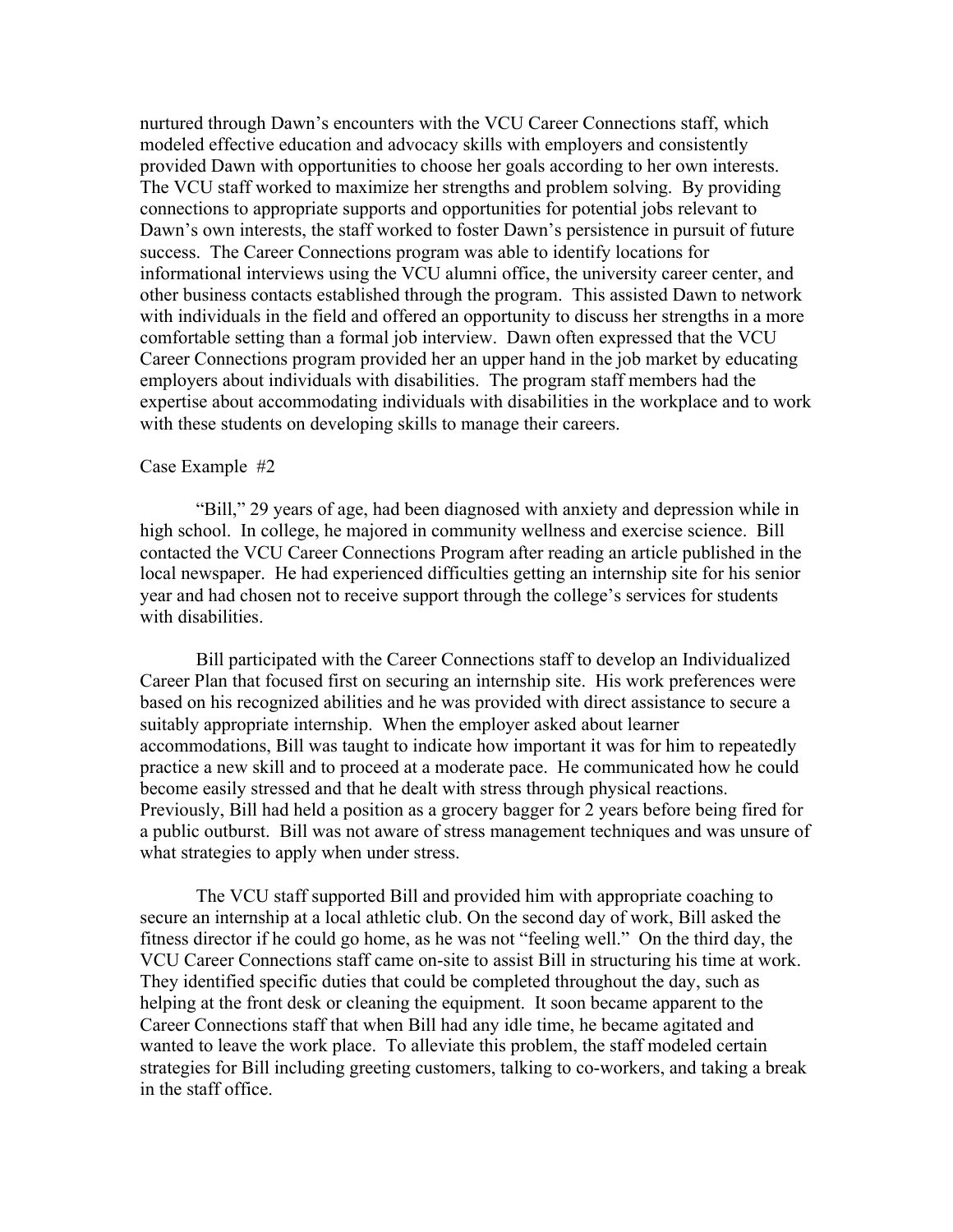VCU staff again intervened when Bill had difficulty explaining how exercise machines worked. After repeated observations of workouts, Bill still could not explain how the machines worked. The Career Connections staff recommended Bill actively participate. To help him learn about the weight machines, Bill was asked to write the name of each machine and muscle group strengthened by it on a 3" x 5" card. He would then identify something important to remember about the specific machine and note it on the card. A refined strategy was later developed in which VCU staff modeled the explanation and demonstration of each machine, followed by Bill performing the same functions. The VCU staff also brought in customers to participate in sharpening Bill's skills.

Later in the year, Bill walked out of the club after a verbal exchange with the fitness director. Bill was frustrated with his inability to understand a specific job function he needed to complete. VCU staff encouraged Bill to identify potential stress management strategies including exercise, taking a break, and reading. With support from the VCU staff, Bill initiated a discussion with the fitness director about his disability and his need for accommodations when feeling stressed. He selected the tactic of excusing himself for a few minutes and walking outside in the parking lot as one primary strategy for coping with stress. The VCU Career Connections staff modeled this behavior for Bill and he later initiated this strategy independently while prodding a student with an introduction to the weight machines. Another useful strategy suggested for Bill by VCU staff was keeping a daily log of his activities and feelings to identify potential stressors. He was taught to review the previous day's entries and to remember the frequent stress-free days he had experienced to support his growing self-efficacy.

As Bill neared the completion of his internship, the VCU staff and the Virginia Department of Rehabilitative Services helped Bill to arrange informal interviews at health clubs, YMCAs, and recreational centers to network with employers and provide opportunities to practice his interviewing skills. He also received services from a job coach. Bill obtained a part-time position as a program assistant at a local YMCA near his home. Bill and the Career Connections staff discussed successful support strategies identified during Bill's internship at an informal meeting with his job coach. They then modified these effective strategies to fit the environment of Bill's new job in the aquatic department. For example, Bill's stress management technique of taking walks was modified at his new site to include swimming laps in the pool between aquatic sessions. Bill also maintained a journal and received one-on-one instruction from his job coach. Overall, Bill enjoyed his new job, demonstrated consistent attendance, and participated in various employee social activities on the weekends.

This case study illustrates the concept of *creating futures,* which includes divergent approaches to problem-solving and requires a person to invent new approaches that capitalize on the individual's strengths and that are not jeopardized by the individual's weaknesses (Dowrick & Skouge, 2001). Such strategies can be employed by adults with disabilities to enhance long-term employment success. When individuals generate unique solutions to fit their individual learning styles through brainstorming and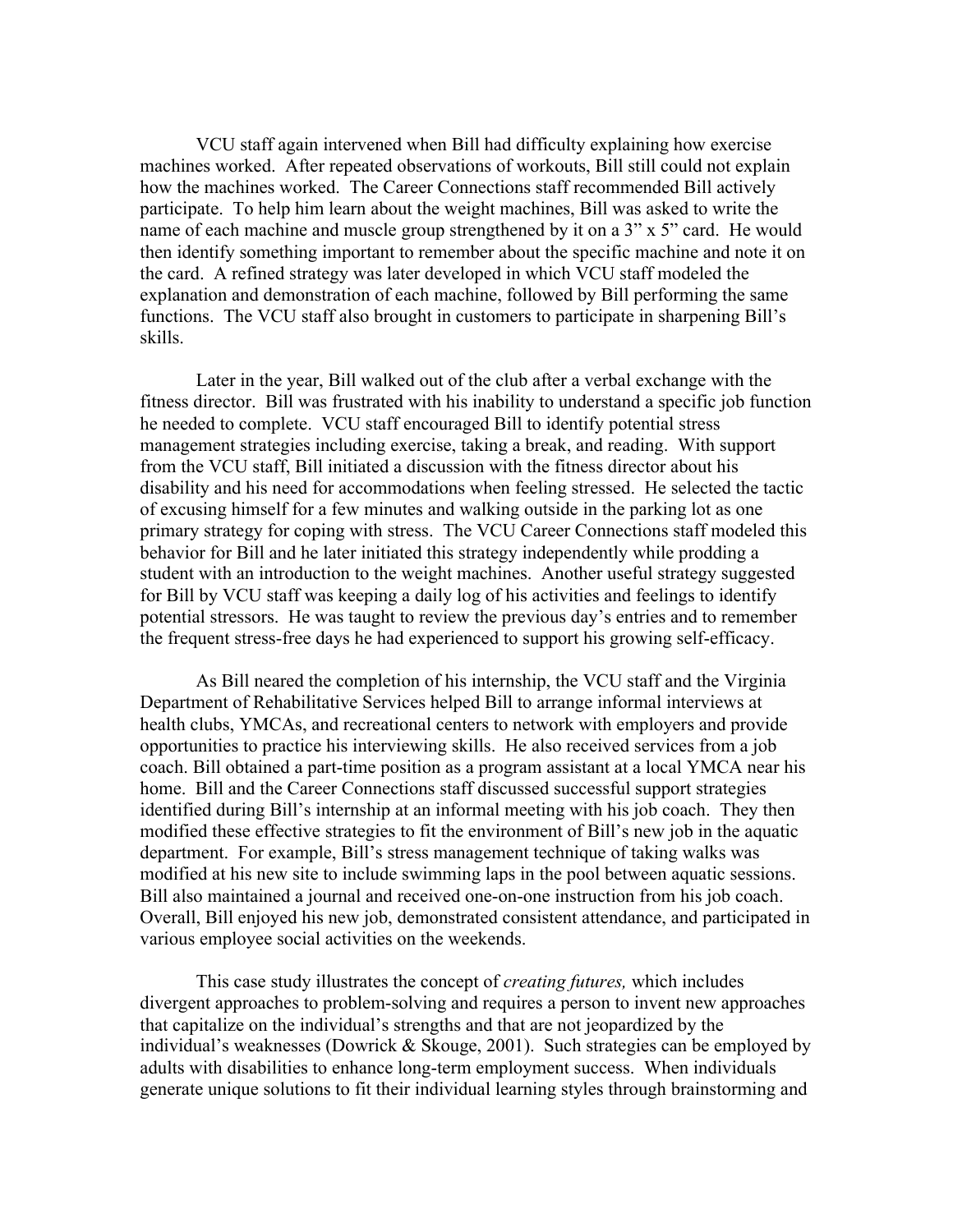problem-solving, they create images of future success that they have not previously achieved—known as *feedforward* (Dowrick, 1999).

Bill's ability to collaborate and problem-solve with his VCU Career Connections team and health club staff resulted in the development of unique methods and interventions specific to his challenges. Activities such as role playing, stress management, tasks development, and memorizing exemplify methods to facilitate success on multiple levels. Successful interventions and strategies were transferred into the subsequent work environment to ensure ongoing success.

## Case Example # 3

At 44 years of age, "Steve" elected to pursue a career in professional photography. He had previously completed several years of coursework at a college in Rhode Island and later moved with his parents to Virginia. He transferred to Virginia Commonwealth University to complete his degree. In his late thirties, Steve was in a car accident and subsequently experienced depression. He was later diagnosed with attention deficit disorder and a learning disability. Steve's psychiatrist prescribed medication to assist with managing the attention deficits.

Steve contacted the VCU Career Connections program, wanting a part-time job in photography, his main field of interest. His long-term goals revolved around photography at special events, for magazines, or in studio work. He also had an interest in filmmaking. Steve felt intimidated by the interview process and lacked confidence about his ability to be successful in the photography field. He had not been interviewed in a long time and was uncertain about expectations in that profession.

Steve registered with the Disability Support Services on campus and received accommodations in his classes. He received extended time for tests and assignments and he taped his lectures, but still struggled to maintain a grade point average of 2.3. He had difficulty with short-term memory and he transposed letters when reading and writing. Steve learned best in his "hands on" classes and he benefited from immediate feedback on his performance. His technical skills were excellent.

Steve's work history included several years of service in the Navy after high school, mill operator for 10 years, and a variety of odd jobs, including work as a substitute teacher and security officer. He reported that he required extra time to learn job tasks and that he used strategies to assist himself with learning (e.g., he wrote out formulas on 3" x 5" cards for mixing dyes at the mill). For recreation, Steve enjoyed camping, fishing, scuba diving, and boating. He had also been an assistant Scoutmaster for several years during which he taught boys photography and electronics for their merit badges.

To address Steve's academic issues, the Career Connections Program provided Steve with information about other campus resources such as the Writing Center, and regular workshops on topics including how to decode textbooks or prepare for finals.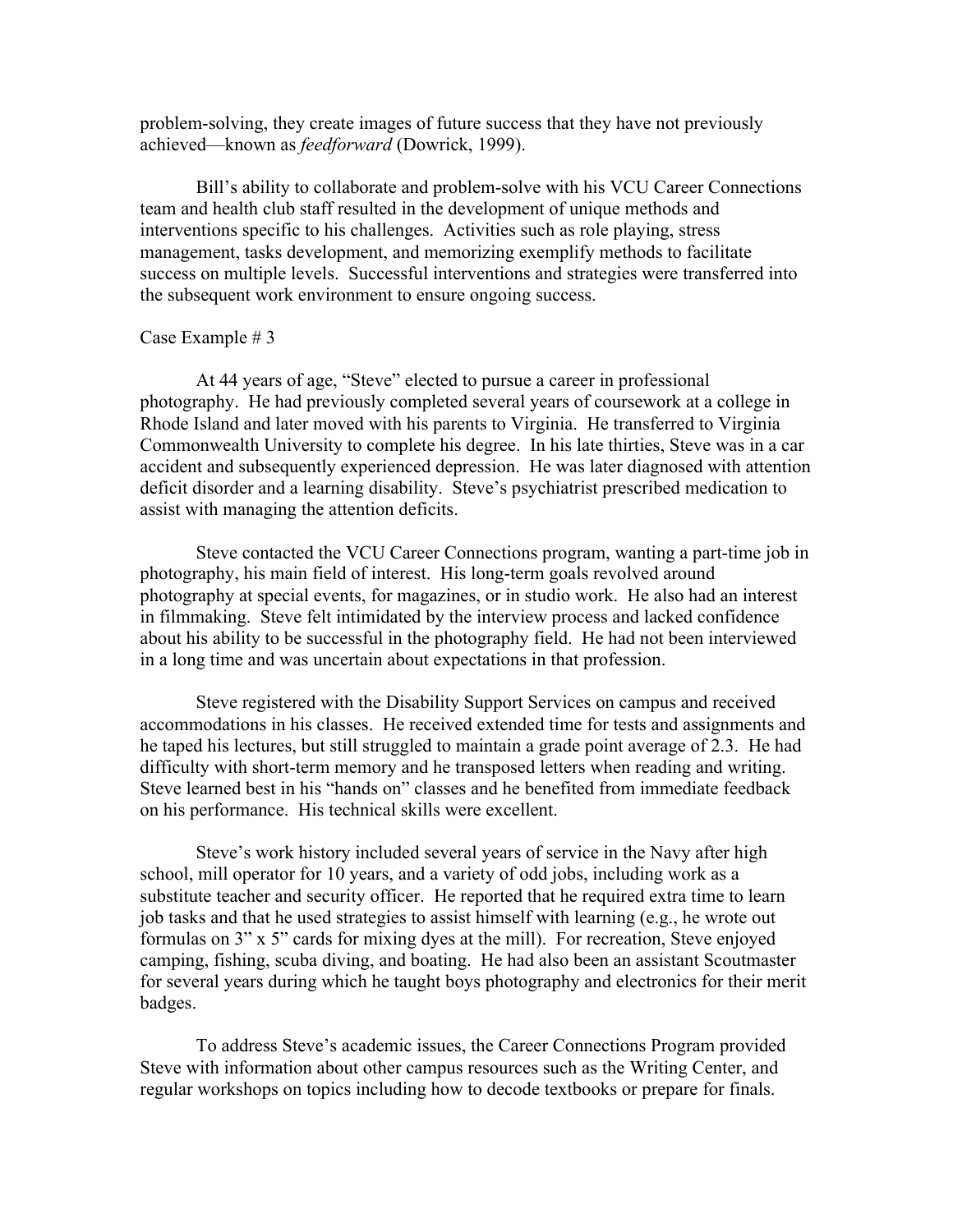Fortunately, many of Steve's classes focused on technical skills. Since Steve's diagnosis had been relatively recent, contact information was also given regarding a support group for adults with attention deficit disorder.

It was agreed that participation in informal interviews would be a less threatening way for Steve to explore the photography profession. Steve preferred not to disclose his disability to his employers. VCU staff arranged several informational interviews with photographers, including specialists in a private studio, in a fine arts museum, and in aviation photography. The interviews were informal and included a review of Steve's portfolio, a review of his photographic equipment, and discussions concerning career options. VCU Career Connections staff provided Steve with suggestions of organizations to join and ways to get started in the field. The process built Steve's confidence in his abilities and his career choice.

Next, a summer internship was secured for him at a local newspaper by the Career Connections staff. The VCU School of the Arts encouraged qualified students to enter into limited and carefully selected internship arrangements, but did not have any available for the summer. The Career Connections staff and Steve felt that an internship opportunity would greatly assist him in learning more about the photography field and to gain further experience. Steve was provided with assistance in identifying opportunities and completing the application process. He took full advantage of the potential networking opportunities. He initiated travel to a local movie set connected with a film photographer. Steve's photograph of the movie set made the front page of the local newspaper and he delivered several copies to the film photographer. He developed and maintained a friendship with the film photographer, learned about additional ways to get started in the field, and job-shadowed this photographer at another movie location.

Throughout the next year, Steve participated in additional informational interviews with free-lance photographers, university media services, newspaper photographers, field producers, and job fair representatives. He eagerly followed suggestions made by employers, such as joining the National Press Photographers Association, a local film office, and the International Freelance Photographer's Organization, which enabled his photos to appear on their website. Through Steve's multiple contacts, he secured a position working as a photographer for a large agency through which he had the opportunity to photograph Rod Stewart and Reba McIntyre in concert. Steve now plans on marketing his photographs to various magazines to continue building his reputation and personal business.

The previous case scenario demonstrates how an internship setting can be an optimal place for developing self-determination skills. There is a positive relationship between individuals who develop an internal locus of control and the demonstration of self-determination. Research has indicated that as people have the opportunity to choose, and to make decisions and actions according to their own environment, they develop an internal locus of control (Lefcourt, 1984) and individuals with disabilities gain control over major life events (Wehmeyer & Garner, 2003). Several researchers have questioned the possibility of developing self-determination for some individuals with disabilities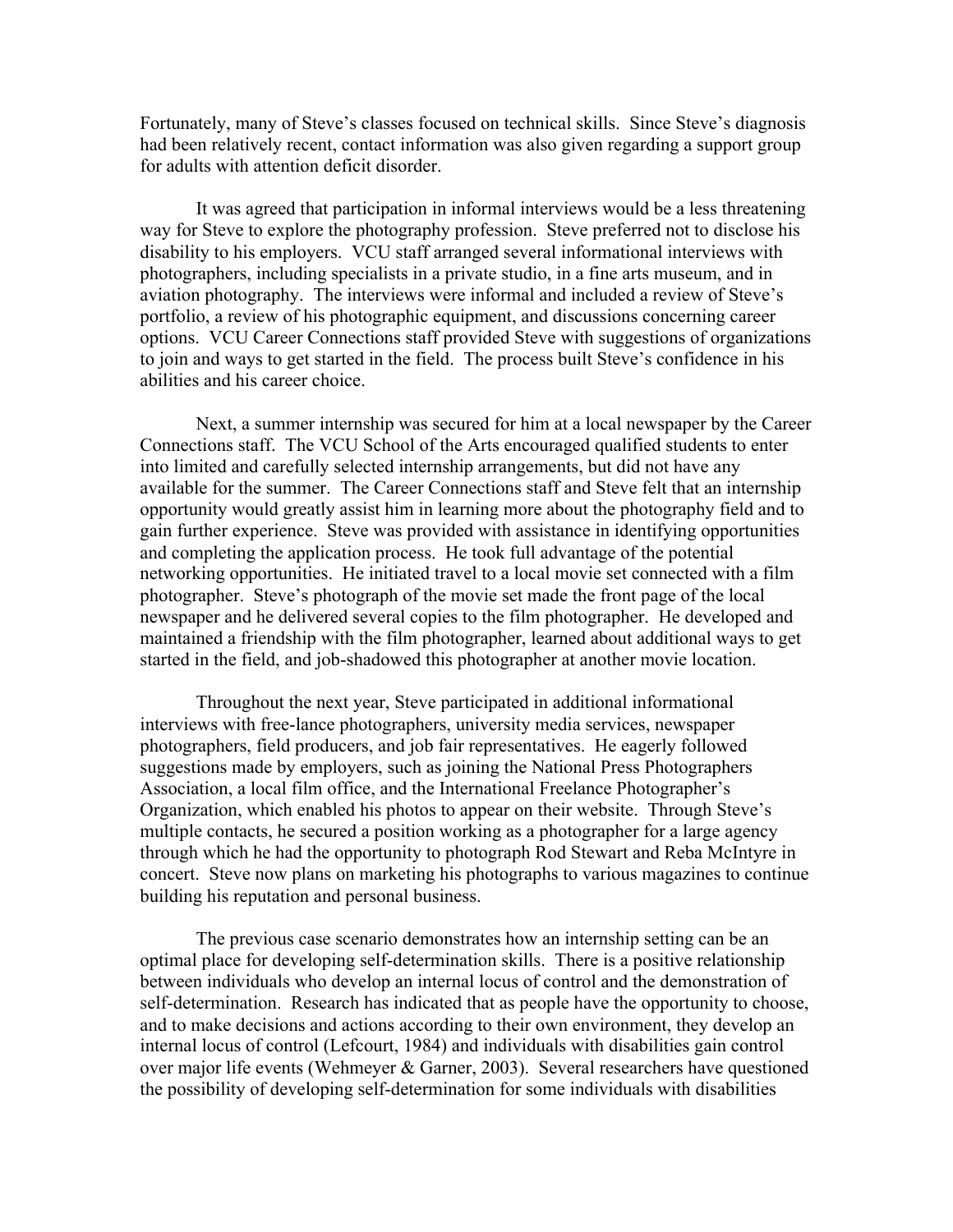who are consistently limited or denied the opportunity to make their own decisions (see Dowrick & Skouge, 2001). Steve's decision to enter the field of photography was an *internally driven* choice that was based on his interests and skill level. With the assistance of the VCU staff, Steve was able to self-advocate for his needed supports and to gain access to opportunities within his chosen field. Steve also demonstrated decisionmaking skills (e.g., setting goals and standards, identifying information upon which to base his decisions, generating new solutions when needed, and choosing the best option to develop a plan).

## **Discussion**

This article summarizes experiences in the lives of three individuals. In each situation there were moments in which the system could have worked better for these students. In each case, the individuals were able to avail themselves of staff and other advocates from within their environment to give leverage to their own self-determination, often through considerable problem-solving and experimentation to find out what worked as a solution acceptable for them. There were instances of making connections between early employment experiences and current opportunities. Here it was mostly universitybased staff who initiated a series of experiences that proved substantially responsible for the success of the graduating student in the workplace. Another evident theme which emerges is the students' considerable inner strength, perhaps the biggest factor in achieving their educational goals.

"Dawn" benefited from an early job success in launching a career. Her story illustrates the way in which prior employment can help employers focus their attention on previous work qualities, instead of her disability. This focus was partially brought about with Dawn learning about community supports available to her, and informing a potential employer about how technology enhanced her work performance.

Postsecondary educational training that provides internship experience can be crucial to preparation for employment. "Bill" succeeded in adapting to and compensating for his psychiatric disability. He benefited from working with support through on-the-job training situations that differed from college training. He was able to practice disclosing his disability, incorporating strategies into his work routine to help him learn a new work routine or to reduce his stress.

"Steve" elected not to disclose his disabilities to employers; however, he worked with the Career Connections staff to establish informational interviews to learn as much as possible about his profession. Steve's internship proved to be an invaluable experience for him. It enabled him to learn how to assess the demands of his work environment, and to determine if supports were needed to assist him in successfully meeting these demands.

The case studies presented in this article provide examples of students with disabilities who needed varying levels of support to better understand how to problem solve and request accommodations within their work environments. Each student needed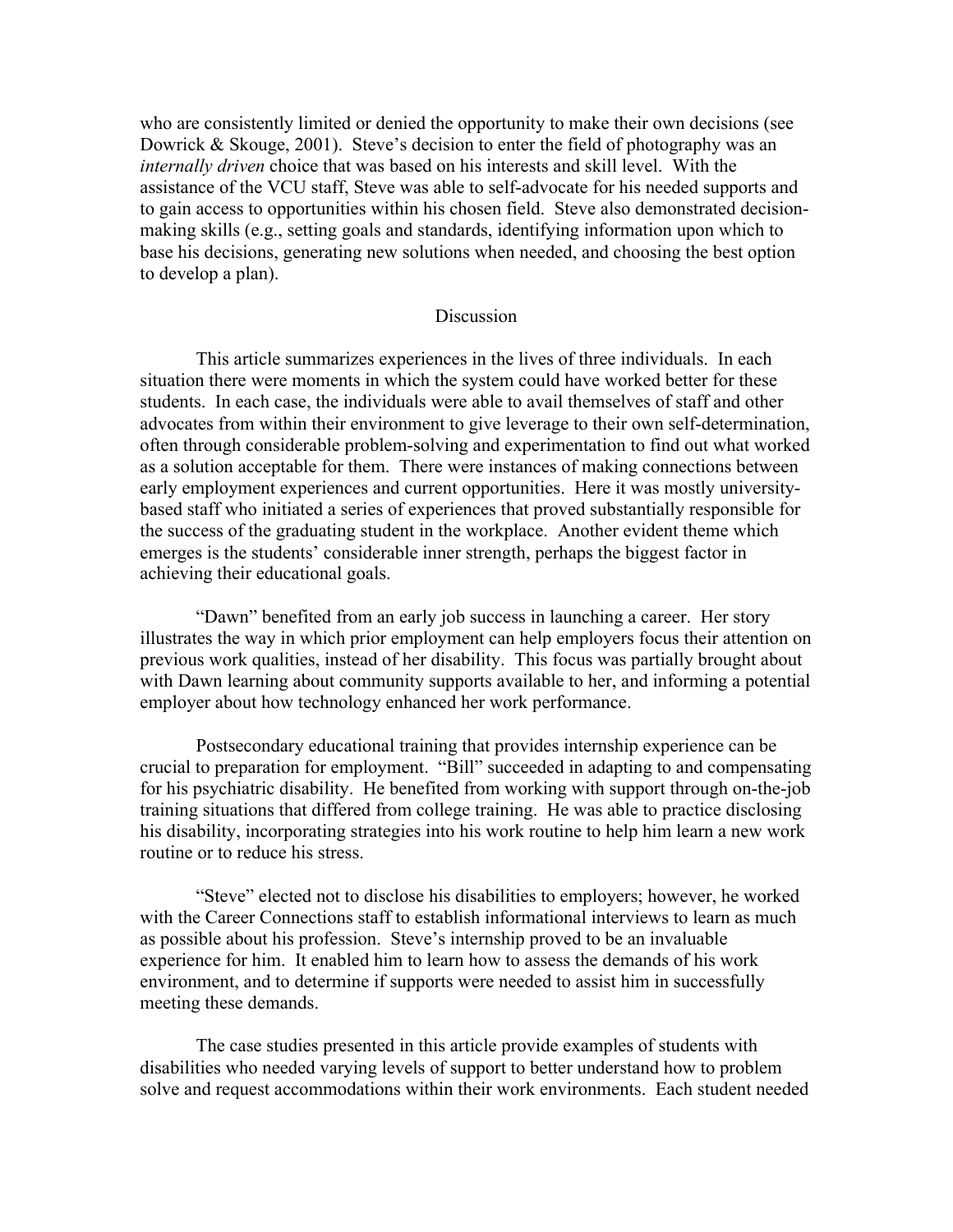to affirm their strengths and abilities, and used informational interviewing, job shadowing, or internships as mechanisms to test new strategies to effectively interact in the work place. As a result, these three students were able to pursue their chosen careers.

**Peter W. Dowrick, Ph.D.**, is Professor of Disability Studies and Psychology at the University of Hawaii. He has wide experience working with people marginalized by culture, disability, mental health, and other considerations. His overarching contribution has been in the concepts of *feedforward* and *creating futures,* applied in situations of personal safety, serious mental illness, social behavior, sports and recreation, daily living, literacy, academic skills, health, housing, management, and jobs, among others. Correspondence concerning this article can be sent to: Dr. Peter W. Dowrick, 1776 University Av. UA 4-6, University of Hawaii, Manoa, HI 96822, USA, (808) 956-8741 (telephone), (808) 956-4371 (fax), or  $\frac{\text{downick}}{\text{a}$ hawaii.edu.

**Elizabeth Evans Getzel, M.A.**, is the VCU-RRTC Director of Postsecondary Education Initiatives at Virginia Commonwealth University in Richmond, Virginia. She has over 20 years of experience conducting research, evaluation, and training in the areas of transition planning for secondary students with disabilities, postsecondary education for student with disabilities, and career planning/employment for individuals with disabilities.

**Lori W. Briel, M.Ed.**, is a Research Associate at the VCU-RRTC in Richmond, Virginia. Currently, she provides comprehensive career planning and placement services for postsecondary students with disabilities. Additionally, she assists with the development activities for university faculty. She has co-authored several journal articles and a book chapter in these areas.

# References

- Briel, L., & Getzel, E. (2001). Internships in higher education: Promoting success for students with disabilities. *Disabilities Studies Quarterly.* Retrieved February 2004, from http://www.cds.hawaii.edu/dsq/\_articles\_pdf /2001/Winter/dsq\_2001\_Winter\_06.pdf
- Columbus, M. A., & Mithaug, D. E. (2003). The effects of self-regulated problemsolving instruction on the self-determination of secondary students with disabilities. In D. E. Mithaug & D. K. Mithaug (Eds.), *Self-determined learning theory: Construction, verification, and evaluation* (pp. 172-189). Mahwah, NJ: Erlbaum.
- Dowrick, P. W. (1999). A review of self modeling and related applications. *Applied and Preventive Psychology, 8,* 23-39.
- Dowrick, P. W. (2000). *Research findings brief: Case reports on students with disabilities in postsecondary education*. National Center for the Study of Postsecondary Education Supports, University of Hawaii at Manoa.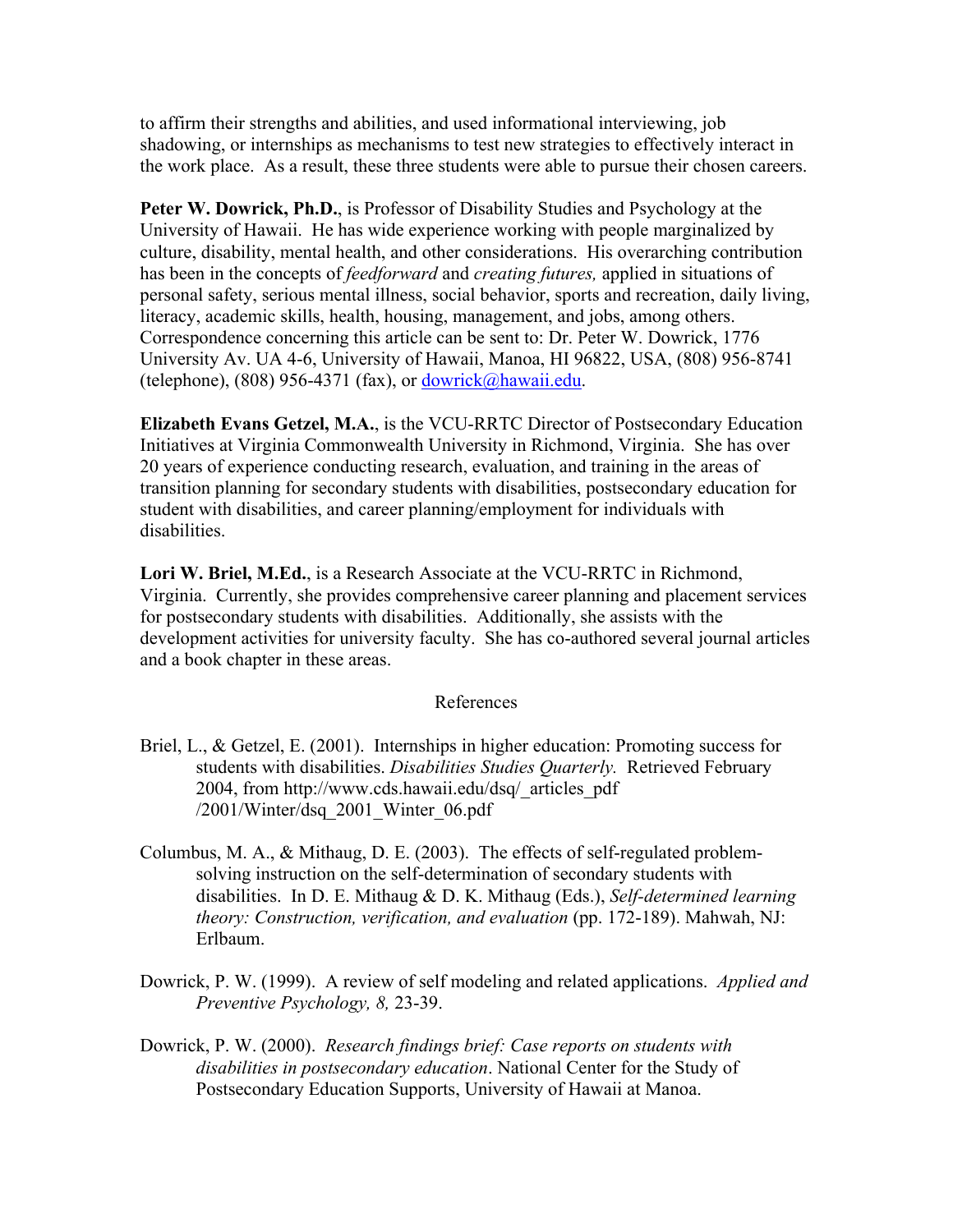- Dowrick, P. W., & Crespo, N. (2004). Prevention and treatment of school failure in adolescence. In T. Gullotta & G. Adams (Eds.), *Handbook on the treatment and prevention of dysfunctional behavior in adolescence.* New York: Kluwer/Academic (in press).
- Dowrick, P. W., & Skouge, J. (2001). Creating futures: Potential of video empowerment in postsecondary education. *Disability Studies Quarterly, 21,* 59-76.
- Gartin, B. P., Rumrill, P., & Serebreni, R. (1996). The higher education transition model: Guidelines for facilitating college transition among college bound student with disabilities. *Teaching Exceptional Children*, *28*(5), 30-33.
- Gilmore, S., Schuster, J., Zaft, C., & Hart, D. (2003). Postsecondary education services and employment outcomes within the vocational rehabilitation system. *Disabilities Studies Quarterly, 21*. Retrieved September 2003, from http://www.cds. hawaii.edu/dsq.
- Gilson, S. F. (1996). Students with disabilities: An increasing voice and presence on college campuses. *Journal of Vocational Rehabilitation, 6*, 263-272.
- Heiman, T., & Precel, K. (2003). Students with learning disabilities in higher education: Academic strategies profile. *Journal of Learning Disabilities, 36*, 246-256.
- Kilsby, M. S., & Beyer, S. (2002). Enhancing self-determination in job matching in supported employment for people with learning disabilities: An intervention study. *Journal of Vocational Rehabilitation, 17*, 125-135.
- Lefcourt, H. M. (1984). New directions in research with the locus of control construct. *Psychological Studies, 29*, 107-111.
- National Center for Education Statistics. (2002). *The 1999-2000 National Postsecondary Student Aid Study*. Washington, DC: US Department of Education.
- National Organization on Disabilities. (1998). *N.O.D./Harris survey of Americans with disabilities.* Washington, DC: Louis Harris & Associates.
- Sharpe, M., Johnson, D. A., Mavis, A., & Rosen, D. (2001). Individual experiences of persons with disabilities with state employment systems. *Journal for Vocational Special Needs Education, 23*(2), 32-41.
- Shessel, I., & Reiff, H. B. (1999). Experiences of adults with learning disabilities: Positive and negative impacts and outcomes. *Learning Disability Quarterly, 22*, 305-316.